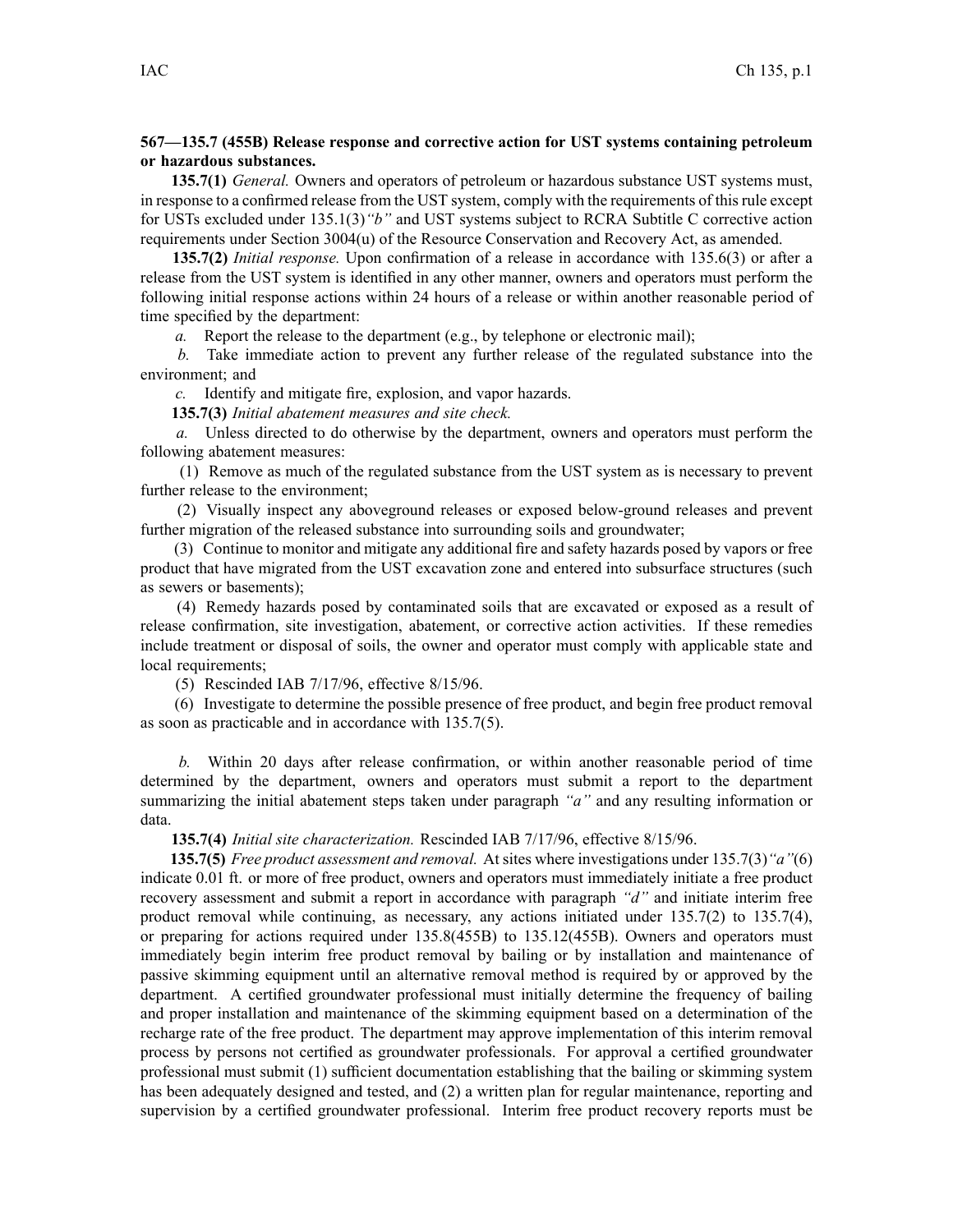submitted to the department on <sup>a</sup> monthly basis and on forms provided by the department. In meeting the requirements of this subrule, owners and operators must:

*a.* Conduct free product removal at <sup>a</sup> frequency determined by the recharge rate of the product and in <sup>a</sup> manner that minimizes the spread of contamination into previously uncontaminated zones by using recovery and disposal techniques appropriate to the hydrogeologic conditions at the site, and that properly treats, discharges or disposes of recovery by-products in compliance with applicable local, state and federal regulations. Unless approved by the department, free product assessment and recovery activities must be conducted by <sup>a</sup> certified groundwater professional. Owners and operators must repor<sup>t</sup> the results of free product removal activities on forms designated by the department;

*b.* Use abatement of free product migration as <sup>a</sup> minimum objective for the design of the free product removal system. Free product recovery systems must be designed to remove free product to the maximum extent practicable;

*c.* Handle any flammable products in <sup>a</sup> safe and competent manner to preven<sup>t</sup> fires or explosions; and

*d.* Free product recovery assessment and report. Unless directed to do otherwise by the department, prepare and submit to the department, within 45 days after confirming <sup>a</sup> release, <sup>a</sup> free product recovery assessment repor<sup>t</sup> and <sup>a</sup> proposal for subsequent free product removal activities. The free product recovery assessment repor<sup>t</sup> and removal proposal must contain at least the following information:

(1) The name of the person(s) responsible for implementing the free product removal measures;

(2) The estimated quantity, type and thickness of free product observed or measured in monitoring wells, boreholes, and excavations, the recharge rate in all affected monitoring wells and <sup>a</sup> detailed description of the procedures used to determine the recharge rate;

(3) A detailed justification for the free product removal technology proposed for the site. Base the justification narrative on professional judgment considering the characteristics of the free product plume (i.e., estimated volume, type of product, thickness, extent), an assessment of cost effectiveness based on recovery costs compared to alternative methods, site hydrology and geology, when the release event occurred, testing conducted to verify design assumptions and the potential for petroleum vapors or explosive conditions to occur in enclosed spaces. Proposals for removal systems other than hand bailing or passive skimming systems must be completed and submitted on <sup>a</sup> format consistent with the department's corrective action design report.

(4) A schematic and narrative description of the free product recovery system used;

(5) Whether any discharge will take place on site or off site during the recovery operation and where this discharge will be located;

(6) A schematic and narrative description of the treatmentsystem, and the effluent quality expected from any discharge;

(7) The steps that have been or are being taken to obtain necessary permits for any discharge;

(8) The disposition of the recovered free product;

(9) Free product plume definition and map. The extent of free product in groundwater must be assessed. The number and location of wells and separation distance between the wells used to define the free product plume must be based on the receptors presen<sup>t</sup> and the site hydrology and geology. A minimum of five monitoring wells are required to construct the plume map. If the groundwater professional can adequately define the plume using other technology asspecified in department guidance, fewer than five wells may be used. The boundary of the plume may be determined by linear interpolation consistent with the methods described in 135.10(2)*"f"*(3); and

(10)The estimated volume of free product present, how the volume was calculated, recoverable volume and estimated recovery time.

*e.* The department will review the free product assessment report; and, if approved, the owner or operator must implement the installation of the approved recovery system within 60 days or other time period approved by the department.